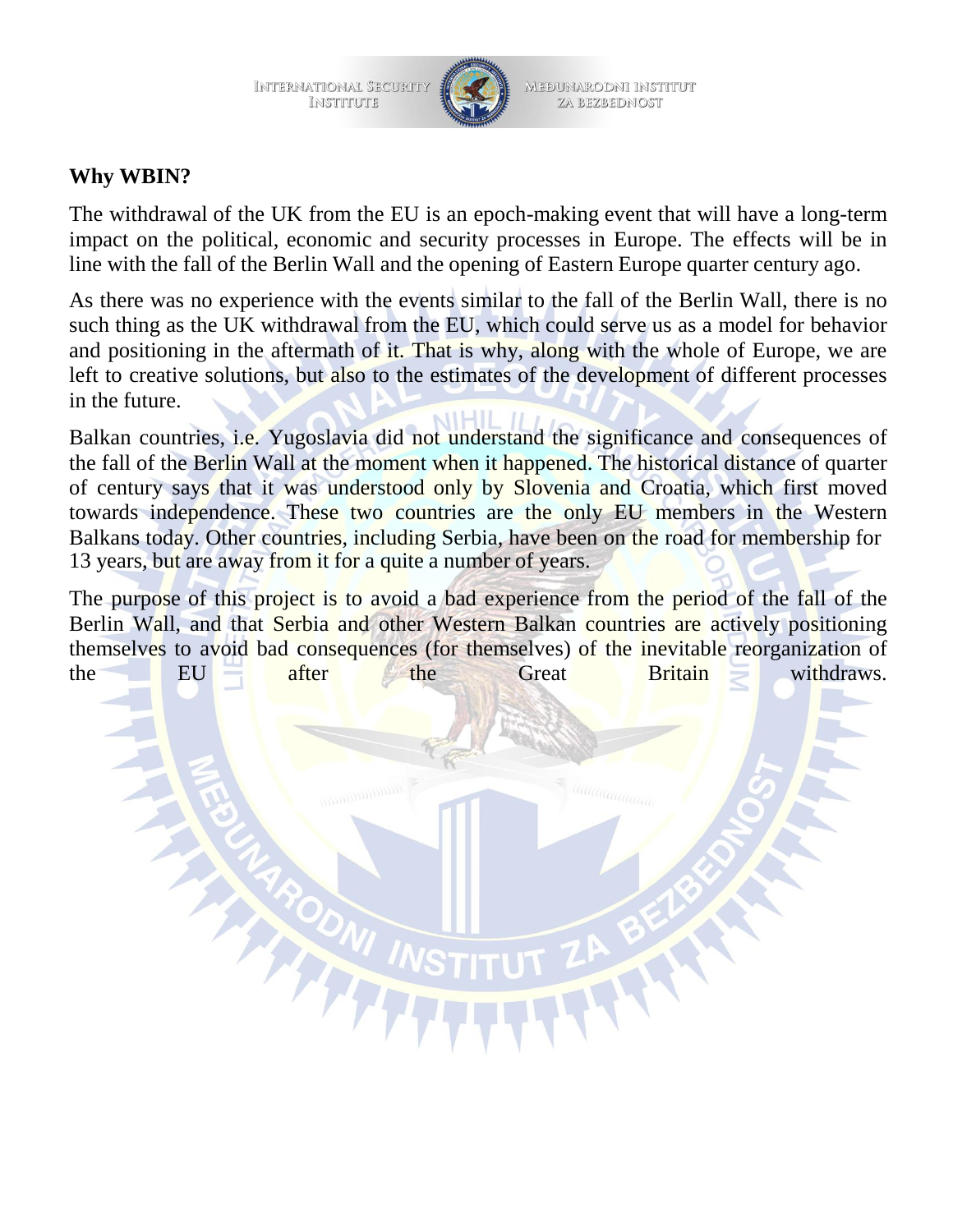INTERNATIONAL SECURITY<br>INSTITUTE



MEĐUNARODNI INSTITUT ZA BEZBEDNOST

# **EU**

It turned out that the Union does not have a strategic "crisis plan" in the event that the British decide in the referendum to withdraw. It turned out that they only have a short-term, tactical response, and it comes down to the fact that Britain is asked to start without delay the process of withdrawal. This will be completed soon, but the question is what will then be done by the EU institutions and its remaining members.

What is certain to happen to the European Union is its institutional and constitutive redefining. The most striking conclusion after Brexit is that the EU must change its internal structure in the direction of strengthening the powers of the member states and weakening the "central" decision-making institutions. This is a kind of decentralization, where the basis would be that the main decisions are made by those who have legitimacy - those are representatives elected directly by citizens, and not as until now bureaucrats whose legitimacy has been questioned (Commission, Central Bank ...)

We will be present in the future in the decentralization of the EU, a process that is contrary to the prevailing tendencies, which are, to a large extent, verified by the Lisbon Treaty, on the unitarization of the Union.

### **Western Balkans**

It is a general assessment that the UK withdrawal from the EU will put the EU's expansion issue at the sidelines, but at the same time there are chances that this crisis in the functioning of the EU at the same time also means a great opportunity for candidate countries to speed up their European path.

This project is based on this second assessment, which has good grounds. First of all, in the fact that the EU overnight on June 23rd to June 24<sup>th</sup> 2016, got in the position that there is no "instruction" on how to proceed and therefore it can be opened for constructive solutions.

The countries of the Western Balkans - Serbia, Bosnia and Herzegovina, Montenegro, Macedonia, Albania and Kosovo, are the only remaining countries that have a promised perspective for EU membership, and are still on that way. Here, the position of Turkey, which has the same formal position, but also a completely independent and specific path towards the EU, is neglected.

The fact that the Western Balkans is the only non-integrated European space in the EU, which is guaranteed to be that (the Thessaloniki Summit 2003), is the biggest asset to the proposal to accelerate the path to membership.

The asset is also that every EU expansion is in fact a political decision, and for the realization of this project only political solutions and political efforts are required.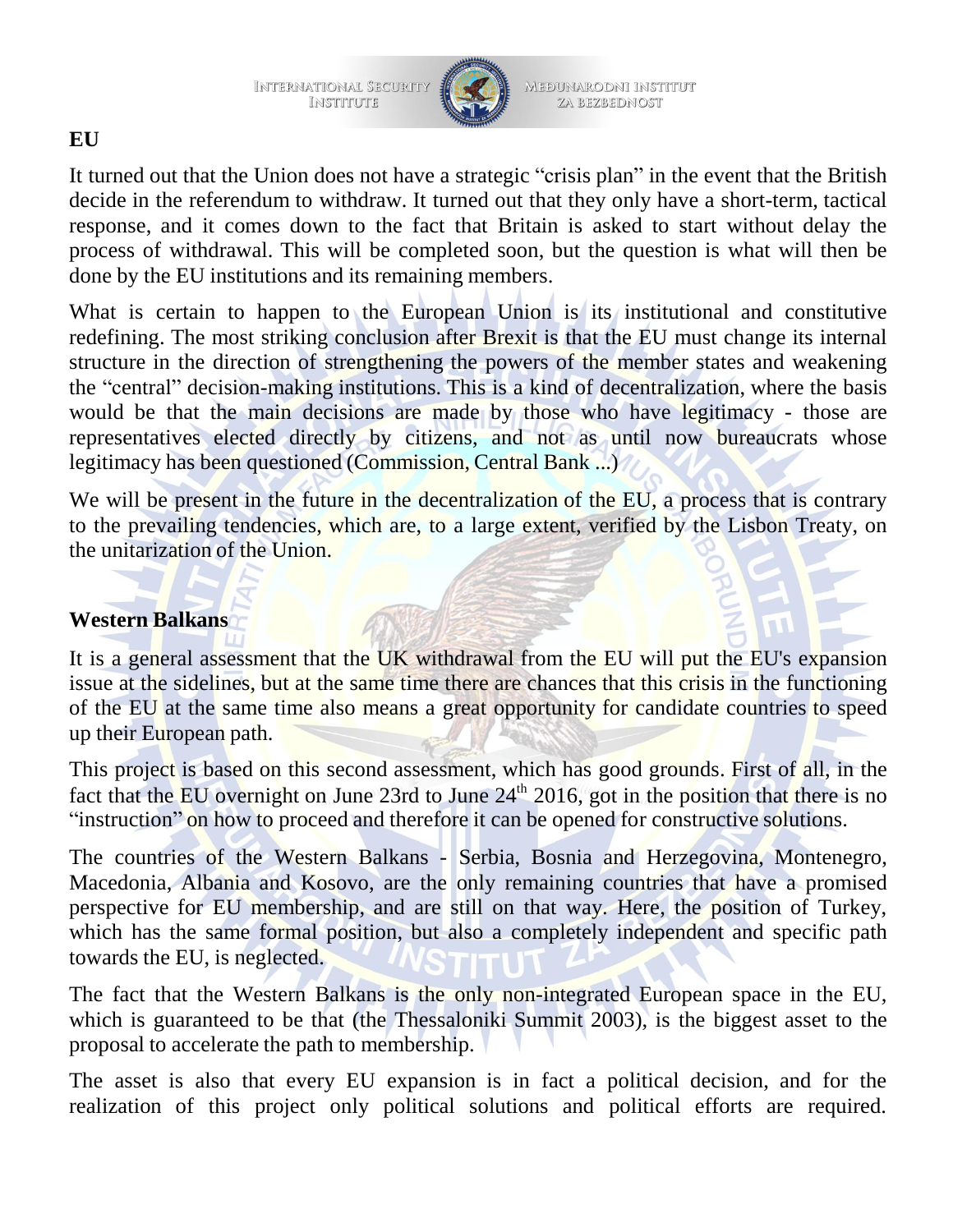

MEĐUNARODNI INSTITUT ZA BEZBEDNOST

The Western Balkans does not offer economic power or political influence as "dowry", but it becomes very important from the point of view of EU security. As a space through which the greatest security challenges for the EU come from - refugees and terrorism.

And besides, the field of Russia's growing and more open influence, which sees in the Balkans an area through which it can more effectively deal with the EU.

All the countries of the Western Balkans have a strong pro-EU orientation and do not have a serious political force that could lead them to the other side in the near future.

# **What is WBIN?**

The general idea is to offer a completely new agreement to the European Union, which will be used both by the EU itself and the Western Balkan countries individually. It foresees the following:

NIHIL ILLIGITA

The countries of the Western Balkans, first of all, without the EU, agree on a joint approach to the EU, which will be required to dramatically speed up the accession process.

The EU will be asked to foresee, in the forthcoming process of general redefining of its organization, the possibility of "Conditional Membership", which would be open, in reality, only to the countries of the Western Balkans.

"Conditional membership" would mean that the countries of the Western Balkans could be considered as EU members, i.e. to become "tangible" that they are already part of the family. This is not the case now, and according to the existing procedures, it will not be the case at least until 2020. Until then, very negative, and even catastrophic developments for both the Balkans and the EU are possible - from the economic, security, and geopolitical point of view (the influence of Russia).

"Conditional membership" is ONLY a political concept. It provides the countries that have it and their citizens certainty that the work is almost finished, and therefore, the citizens' support to EU membership is growing inexorably. On the other hand, it gives the European Union the belief that it is still a vital and desirable system, which greatly annuls the serious consequences of Brexit for European enthusiasm.

Countries that receive "conditional membership" enjoy the privilege of actively participating in the work of EU institutions, that they are at the table where decisions are made, and they are not at the table where others decide on them.

They do not ask to "jump the queue" into the EU and therefore do not seek full membership immediately. But they show an ambition to dramatically accelerate the movement towards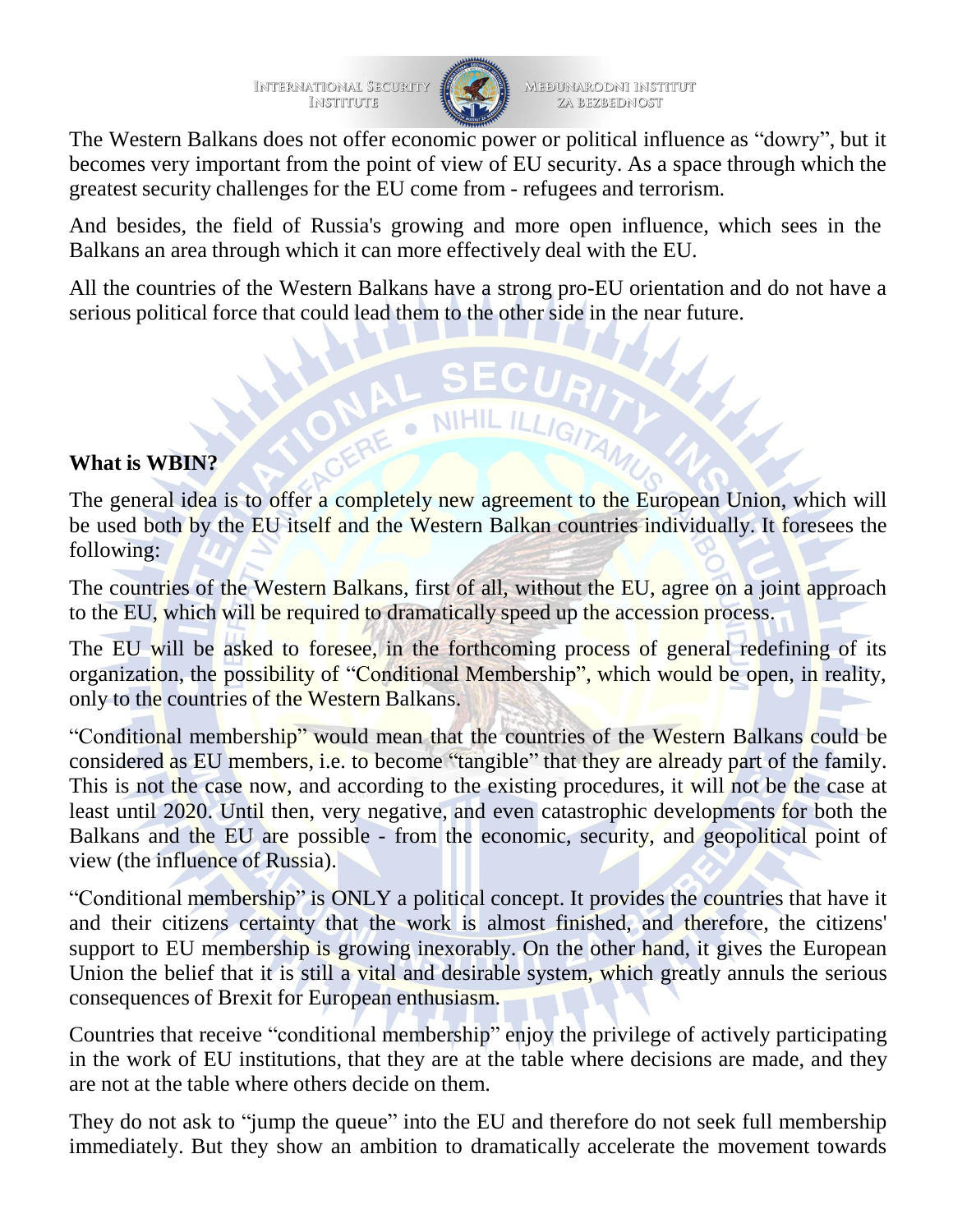INTERNATIONAL SECURITY INSTITUTE



MEĐUNARODNI INSTITUT ZA BEZBEDNOST

This is a fundamentally different concept from the current one (the process of joining through long-standing negotiations and meeting conditions) and is therefore necessary in order to stabilize the European concept after the impact of Brexit.

#### **Concrete steps**

The countries of the Western Balkans independently, in the absence of the EU, make a decision to create a forum (institutions) which simulate (imitate) the EU institutions, but in the Western Balkan region.

They have the Council of the WB (according to the Council of the EU), which works in a manner that the leaders of the member states meet twice a year - in May and November, and make strategic decisions, which are concerned only with EU accession, without bilateral issues. They are held one month before the EU Summit so that the decisions they make could be passed on to EU leaders at their meetings held in June and December.

They have ministerial councils - ministers of foreign affairs meet once a month, and ministers of other departments as needed - interior affairs on refugee issues, say, ministers of economy and transport - if they solve important infrastructure tasks ...

From the EU is asked that on its summit, at least twice a year, a representative attends - the Prime Minister or the President of the Western Balkan countries (rotating membership, that is, every 6 months, representative of another Western Balkan country). This representative can speak at the EU summit, but cannot vote.

Every month, the Ministerial Meeting of the EU, is attended by the Minister of Foreign Affairs of a Western Balkans country on behalf of everyone else. He can also speak, but he cannot vote.

The European Commission receives a representative of the Western Balkans. He participates in all sessions of the EC, can speak, but cannot vote. Since the sessions of the Commission (EU government) are more frequent, the representative of the Western Balkans should be a respected expert on which all WB countries will agree. And he is rotated for a certain period (a year). He is stationed in Brussels, and his costs are borne by the government of the country from which he comes.

Coordination between the Western Balkan countries and logistics goes through the ministries of foreign affairs. After each EU Summit or EU Ministerial Meeting, the representative of the WB conveys to the other conclusions, assessments and decisions.

There are no secretariats, no bureaucracy, no joint institutions, no costs. This alliance does not operate according to the principle of organization, because it throws away the possible suspicions that the creation of the state Balkan alliance is desired. But about that later.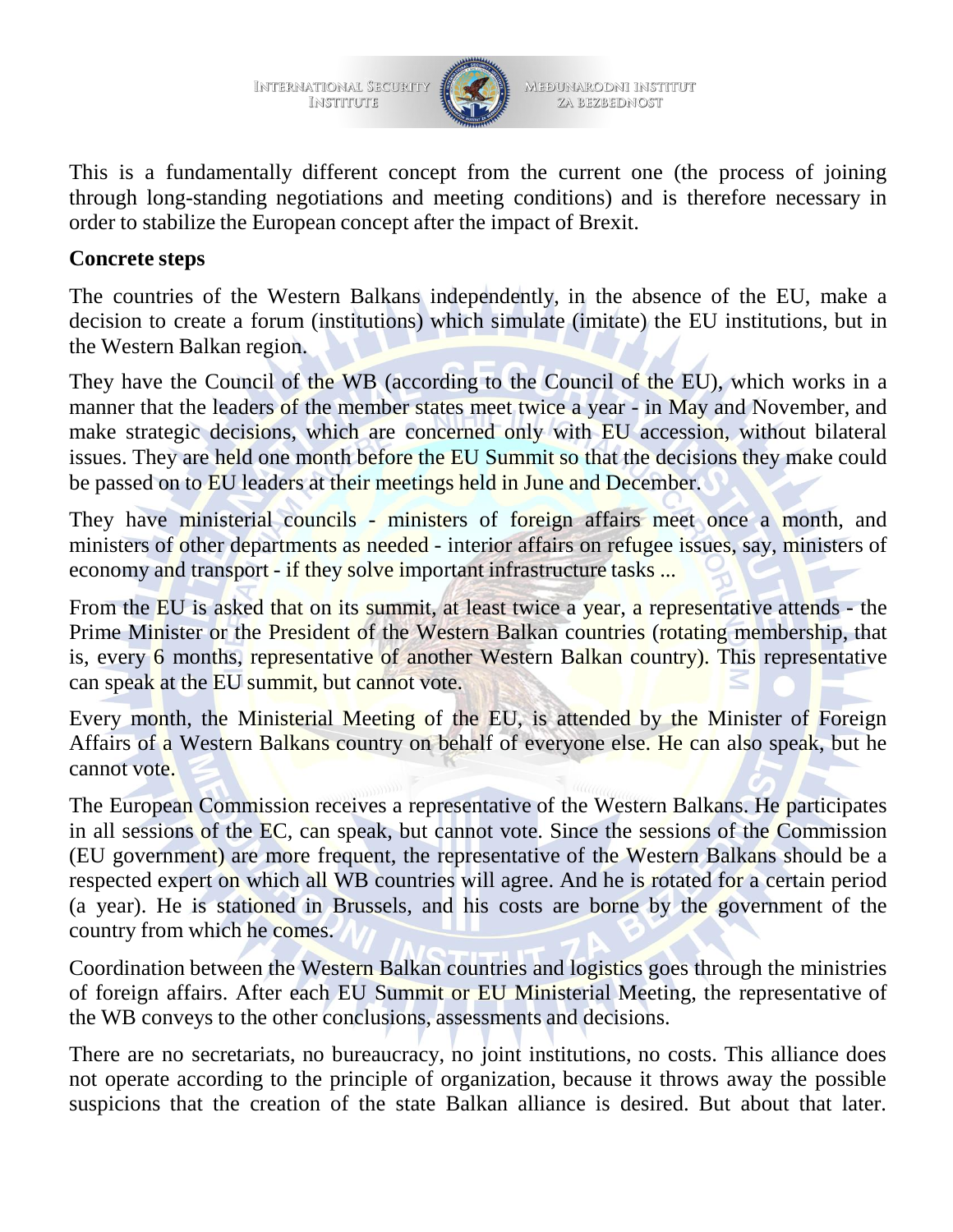INTERNATIONAL SECURITY INSTITUTE



MEĐUNARODNI INSTITUT ZA BEZBEDNOST

Countries from "conditional membership" will not require to collectively, enter the EU together, but the principle remains that the one who fulfills the conditions enters. So, the previous negotiations go along with "conditional membership", but political support is expressed unequivocally - the EU shows that the Western Balkans are part of it. So far, in the last 14 years, this has been done only declaratively.

### **More concrete steps**

This is essentially the initiative of Serbia, but it would be good not to look so on the outside, because it will inevitably cause suspicion in many, if not all, that it is a kind of new Serbian "hegemonic" initiative. It is therefore good that the initiative be presented at the very top (the Western Balkans prime ministers), but in an informal and extremely discrete atmosphere. Discretion in the beginning is perhaps the most important factor for the success of the initiative. All the Western Balkans' prime ministers have excellent relations with each other, and this is a good circumstance, which should be used on time.

The initiative, even, should be presented in a place that is not Belgrade, or even in the Balkans, in order to annul the possibility of a story about "hegemonic" aspirations. Thessaloniki may be a good place, for symbolic reasons, because the EU has promised there to accept the countries of the Western Balkans in 2003.

The European Union is addressed only when basic principles are firmly established, which are listed earlier. This should be a positive surprise for the European leaders, who have, for years, been pushing the West Balkan countries into stronger interconnections.

### **Timing:**

 $(D =$  the moment of delivery of the project)

Starting point  $D + 30$  days.

Informal communication with other countries, i.e. offices of the Prime Minister and ultimately an informal meeting of Prime Ministers  $D + 90$  days.

Presentation to EU leaders  $D + 120$  days.

Adoption of a "conditional membership" strategy - EU summit.

### **Benefits for the Western Balkans**

A strategic novelty in this concept is that the countries of the Western Balkans have a tangible EUROPEAN REALITY instead of the declarative EUROPEAN FUTURE to date.

Citizens of the Western Balkan countries will be more than clear that their country is a part of the EU.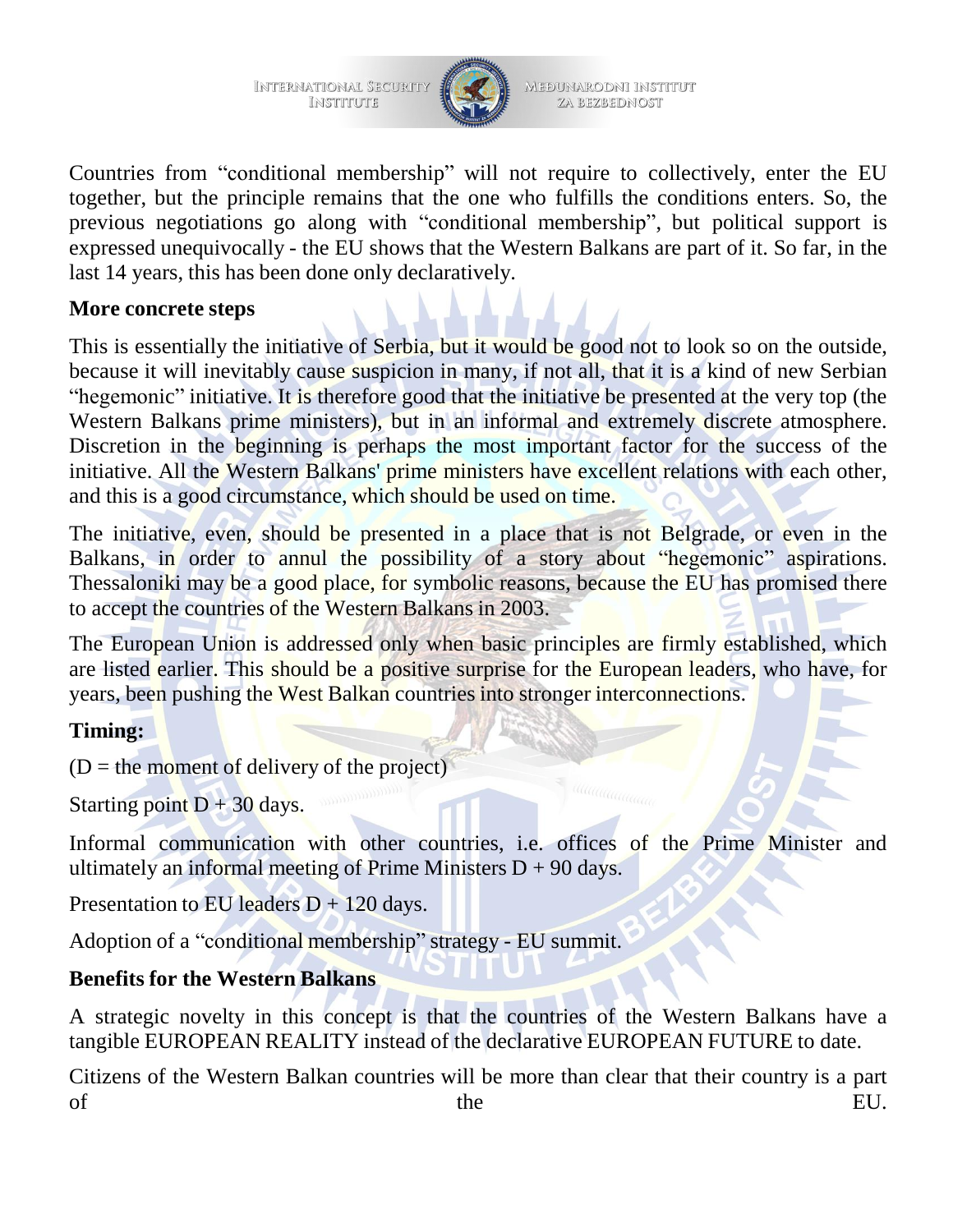

MEĐUNARODNI INSTITUT ZA BEZBEDNOST

Communication with the EU goes directly - through legitimate representatives of the countries of the Western Balkans. There are no mediators in the form of Brussels administration.

The demands, wishes and ideas of the countries of the Western Balkans are presented to the European Union most directly - in the meetings of their highest authorities, again without numerous mediators, which now often interfere with communication, and even politically decide, which is unacceptable.

Accession goes faster because people from the EU have representatives of the Western Balkans constantly in front of their eyes and listen directly to their ideas and aspirations. This is a much stronger impact of the Western Balkans on the EU than it is up to now.

Growing citizens' support to EU membership and becomes stable, to the very end of the accession process.

The ties between the Balkan countries are strengthening, and in the healthiest way - working together to achieve a common strategic interest.

The space for disputes between the Balkan countries is reduced.

It strengthens the political, but also economic credibility of the entire Western Balkans, which reflects on the attractiveness for the investors.

# **Benefits for the EU**

With the Western Balkans' co-opt into "conditional membership", the EU is emerging from a crisis of credibility in which it dramatically fell into with the withdrawal of the United Kingdom.

It helps with many disputes in the Western Balkans that exist now and which will inevitably exist until the last country of the WB becomes a full member.

It completes the unification mission of Europe by including the Western Balkans, the only non-integrated area so far. It can be considered complete.

It shows the ability of the EU to quickly transform itself and thus preserve its attractive identity.

All this in the long term strengthens pro-European forces within the EU and reduces the space for separatist tendencies that emerged abruptly after Brexit.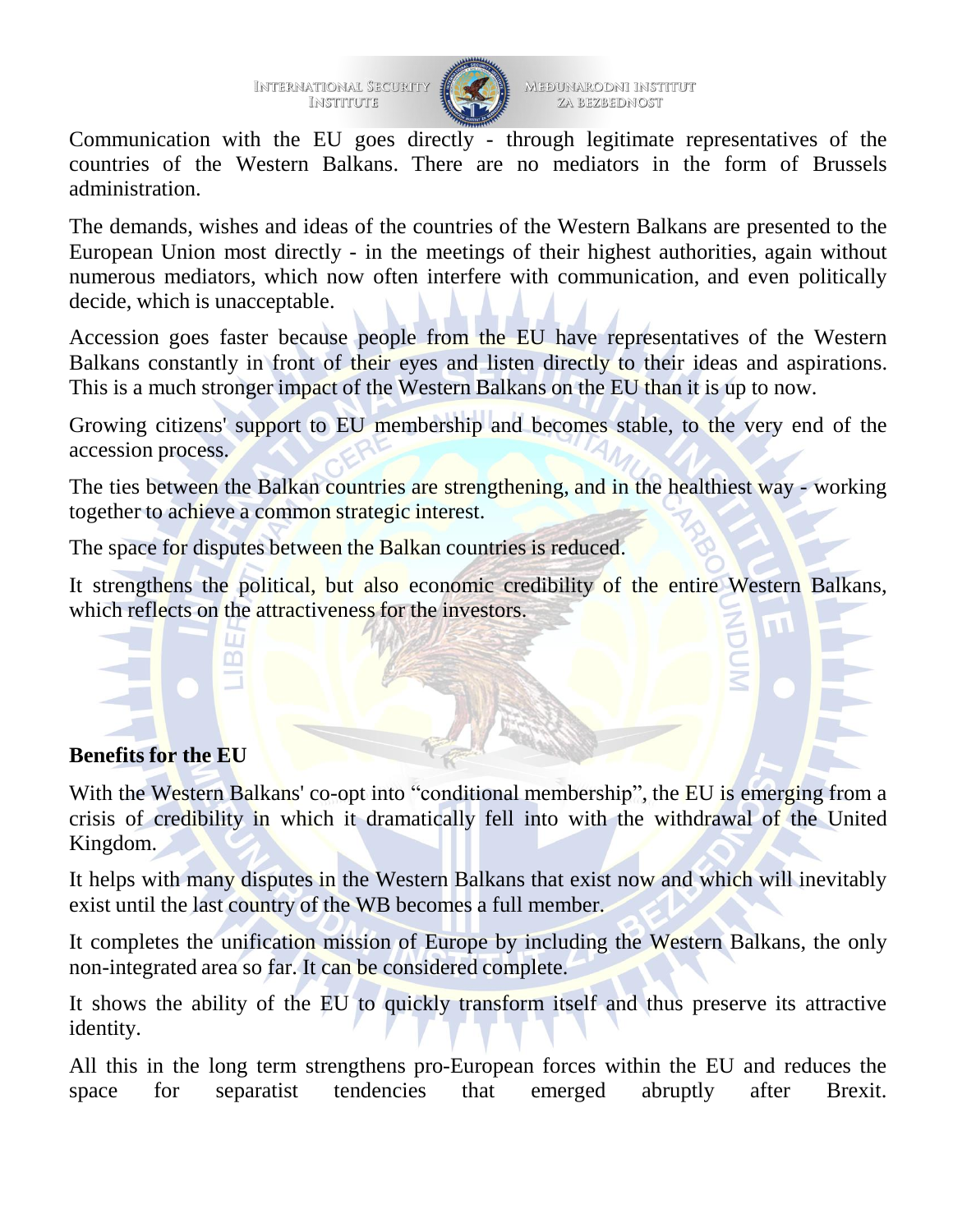International Security<br>Institute



MEĐUNARODNI INSTITUT ZA BEZBEDNOST

By establishing a "conditional membership", the EU practically introduces the so-called "second league" of the EU to its system. The Union is reluctant to admit it, but the things evolve in a way that the EU will split into several "levels", first of all, to developed and less developed members. With this, it elegantly introduces into the system this option, initially only for the Western Balkans, but in the perspective it can develop it in such a way that some of the existing members "fall out of the first league" and be in the status of the WB countries - less obligations, but also less privileges.

#### **Potential hazards and risks to the Western Balkans**

It is certain that this initiative in many, if not all, Balkan countries will be assessed as a Serbian attempt to be a hegemon in the Balkans. It will also be assessed as an attempt to create a new Yugoslavia. All these remarks can be suppressed in the short term, since the concept is such that it does not foresee new institutional relations between the Balkan countries, but only better cooperation in achieving a common strategic goal.

It will also be attacked from the standpoint that this will slow down some of the individual movements towards the EU. First of all, in Montenegro, which believes that it has moved most of all Western Balkan countries and that it will be the first one to enter. This can also be quickly and relatively easily annulled because WBIN does not require a common and simultaneous membership in the EU, but when each country fulfills the conditions individually.

Serbia will not go with Kosovo in the same basket, Kosovo will not be in the same basket with Serbia. Here is needed the help of someone from the EU (Mogherini, Merkel ...), but also from the United States, to persuade Pristina not to make trouble.

The bureaucracy of each country will exert pressure and will seek its own place of "security" - either in Brussels or in special state offices in their own countries, imagining that they are new jobs that require new institutions to be implemented. There are no new jobs (positions), there is only more and more creative work with the existing services.

Croatia. Its opposition will be almost certain, because with this move it loses the image of the "best in the Balkans", which it gave to itself. It will be aware that its influence on the Balkan affairs is reduced and that it is a kind of lawyer of the Balkans in the EU institutions. These should be uniquely opposed by all WB governments.

Russia. From here, one should expect the greatest opposition and the strongest pressure. The entry of the entire Western Balkans into "conditional membership" in the EU virtually closes the door for Russia's expectations that in the WB they will be able to do something in the long run in terms of strengthening its influence.

Dodik. Given that the initiative is based on the cooperation of the governments of sovereign countries, Dodik and the RS will have almost no place in the new structure, and therefore it is necessary to expect opposition from him personally.